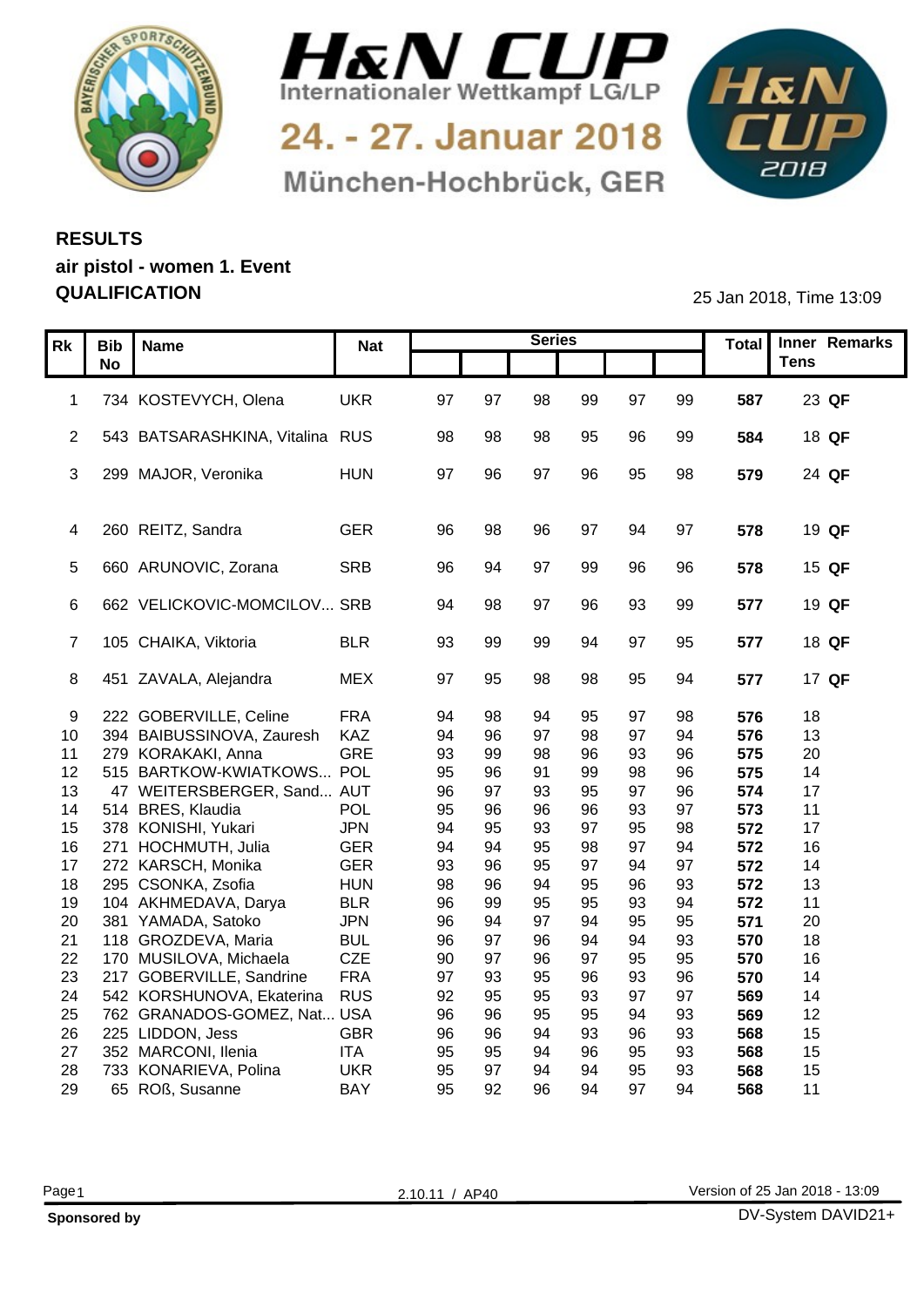



24. - 27. Januar 2018 München-Hochbrück, GER



## **RESULTS air pistol - women 1. Event QUALIFICATION** 25 Jan 2018, Time 13:09

|     | Rk Bib Name               | <b>Nat</b> |                 |    | <b>Series</b> |    |    |     | Total Inner Remarks |  |
|-----|---------------------------|------------|-----------------|----|---------------|----|----|-----|---------------------|--|
|     | No                        |            |                 |    |               |    |    |     | Tens                |  |
|     |                           |            |                 |    |               |    |    |     |                     |  |
| 30  | 532 BONTE, Roxana-Delia   | ROU        | 93<br>95        | 97 | 93            | 94 | 95 | 567 | 16                  |  |
| 31  | 262 WIMMER, Carina        | <b>GER</b> | 94<br>97        | 97 | 95            | 92 | 92 | 567 | 14                  |  |
|     | 32 171 ZISKALOVA, Silvie  | CZE        | 91<br>93        | 97 | 96            | 95 | 95 | 567 | 12                  |  |
| 33  | 690 STARK, Sandra         | SUI        | 94<br>96        | 95 | 95            | 93 | 94 | 567 | 11                  |  |
|     | 34 606 SHUN XIE, Teo      | SGP        | 90<br>95        | 91 | 95            | 98 | 98 | 567 | 10 <sup>°</sup>     |  |
| 35  | 129 SKELEDIJA, Lana       | CRO        | 95<br>94        | 93 | 92            | 94 | 98 | 566 | 18                  |  |
| 36  | 527 CASTELAO, Joana       | <b>POR</b> | 92<br>94        | 95 |               | 95 | 95 | 565 | 12                  |  |
| 37  | 550 RIZVANOVA, Regina     | <b>RUS</b> | 95<br>-94       |    |               | 95 | 93 | 565 | 11                  |  |
|     | 38 354 AMATO, Nicole      | <b>ITA</b> | 95              |    | 95            | 93 | 95 | 565 | 10                  |  |
| 39  | 607 XIU HONG, Teh         | <b>SGP</b> | 91<br>96        | 94 | 98            | 94 | 91 | 564 | 14                  |  |
| 40  | 204 HYNNINEN, Reetta      | <b>FIN</b> | 92<br>95        | 94 |               | 92 | 97 | 564 | 12                  |  |
| -41 | 551 LOMOVA, Margarita     | <b>RUS</b> | 94<br>92        | 95 |               | Q1 | 95 | 564 | 11                  |  |
|     | 42 513 BARSZCZAK, Marta   | POL        | 94<br>96        | 92 |               | 94 | 94 | 564 |                     |  |
| 43  | 483 GRAN, Ingeborg        | <b>NOR</b> | 93<br>92        | 95 | 95            | 93 | 95 | 563 | 14                  |  |
|     | 44 625 RAUSL, Majda       | <b>SLO</b> | 97<br>95        | 91 | 93            | 93 | 94 | 563 |                     |  |
| 45  | 127 OMAZIC, Matea         | CRO        | 93<br>92        | 94 | 96            | 98 | 89 | 562 | 14                  |  |
| 46  | 681 DIETHELM, Heidi       | SUI        | 92<br>92        | ۹۷ |               | 96 | 94 | 562 | 13                  |  |
|     | 47 720 GAJANOVA, Lenka    | <b>SVK</b> | 95<br>-91       |    |               | 95 | 94 | 562 | 11                  |  |
| 48  | 481 SANDSTOL, Aina        | <b>NOR</b> | 94              | 90 |               | 96 | 93 | 562 | 11                  |  |
| 49  | 661 TOMIC, Jelena         | <b>SRB</b> | 96<br>-93       | 91 | 96            | 96 | 90 | 562 | 11                  |  |
| 50  | 353 LESTI, Rebecca        | <b>ITA</b> | 88<br>95        |    |               | 94 | 96 | 561 | 15                  |  |
| 51  | 191 SLIVER, Elina         | <b>FIN</b> | 95<br>ଦ୍ୟ       | 93 | 92            | 93 | 95 | 561 | 13                  |  |
| 52  | 205 KARRI, Ritva          | <b>FIN</b> | 92<br>95        | 93 |               | 94 | 96 | 561 | 11                  |  |
| 53  | 20 GALIABOVITCH, Elena    | <b>AUS</b> | 92<br>93        | 95 | 99            | 93 | 88 | 560 | 16                  |  |
| 54  | 691 VILLIGER, Rebecca     | SUI        | 89<br><b>Q7</b> | 95 | 90            | 94 | 95 | 560 | 13                  |  |
| 55  | 233 SALUKVADZE, Nino      | GEO        | 94<br>.91       | 95 | 92            | 92 | 96 | 560 | 12                  |  |
| 56  | 428 ZDANOVA, Jekaterina   | LTU        | 96              |    |               | 92 | 94 | 560 | 12                  |  |
| 57  | 124 HLEBEC, Zlatka        | CRO        | 92<br>92        |    | 96            | 95 | 94 | 560 | 11                  |  |
| 58  | 462 PANTOVIC, Jelena      | <b>MNE</b> | 95<br>-94       | 94 | 93            | 90 | 93 | 559 | 13                  |  |
| 59  | 735 LEVKOVSKA, Hanna      | <b>UKR</b> | 92<br>96        | 95 | 92            | 92 | 92 | 559 | 12                  |  |
| 60  | 300 TOBAI-SIKE, Renata    | <b>HUN</b> | 93<br>95        | 93 | 93            | 91 | 94 | 559 |                     |  |
| 61  | 512 TOMALA, Joana         | POL        | 94<br>93        | 92 | 94            | 95 | 91 | 559 |                     |  |
|     | 62 415 RASMANE, Agate     | LAT        | 92<br>-91       | 97 | 92            | 90 | 96 | 558 | 14                  |  |
| 63  | 723 SÖRENSSON, Vendela    | SWE        | 88<br>-91       | 92 | 95            | 97 | 95 | 558 | 13                  |  |
| 64  | 277 PAPAKANELLOU, Dimitra | GRE        | 96<br>90        | 92 | 93            | 94 | 93 | 558 | 12                  |  |
| 65  | 83 JANSSEN, Liselotte     | <b>BEL</b> | 89<br>92        | 94 | 95            | 93 | 95 | 558 |                     |  |
| 66  | 63 KLEESATTEL, Lea        | <b>BAY</b> | 90<br>92        | 96 | 93            | 93 | 93 | 557 | 12                  |  |
|     | 67 416 KOVALEVSKA, Marika | <b>LAT</b> | 91<br>92        | 93 | 95            | 93 | 93 | 557 |                     |  |
|     |                           |            |                 |    |               |    |    |     |                     |  |